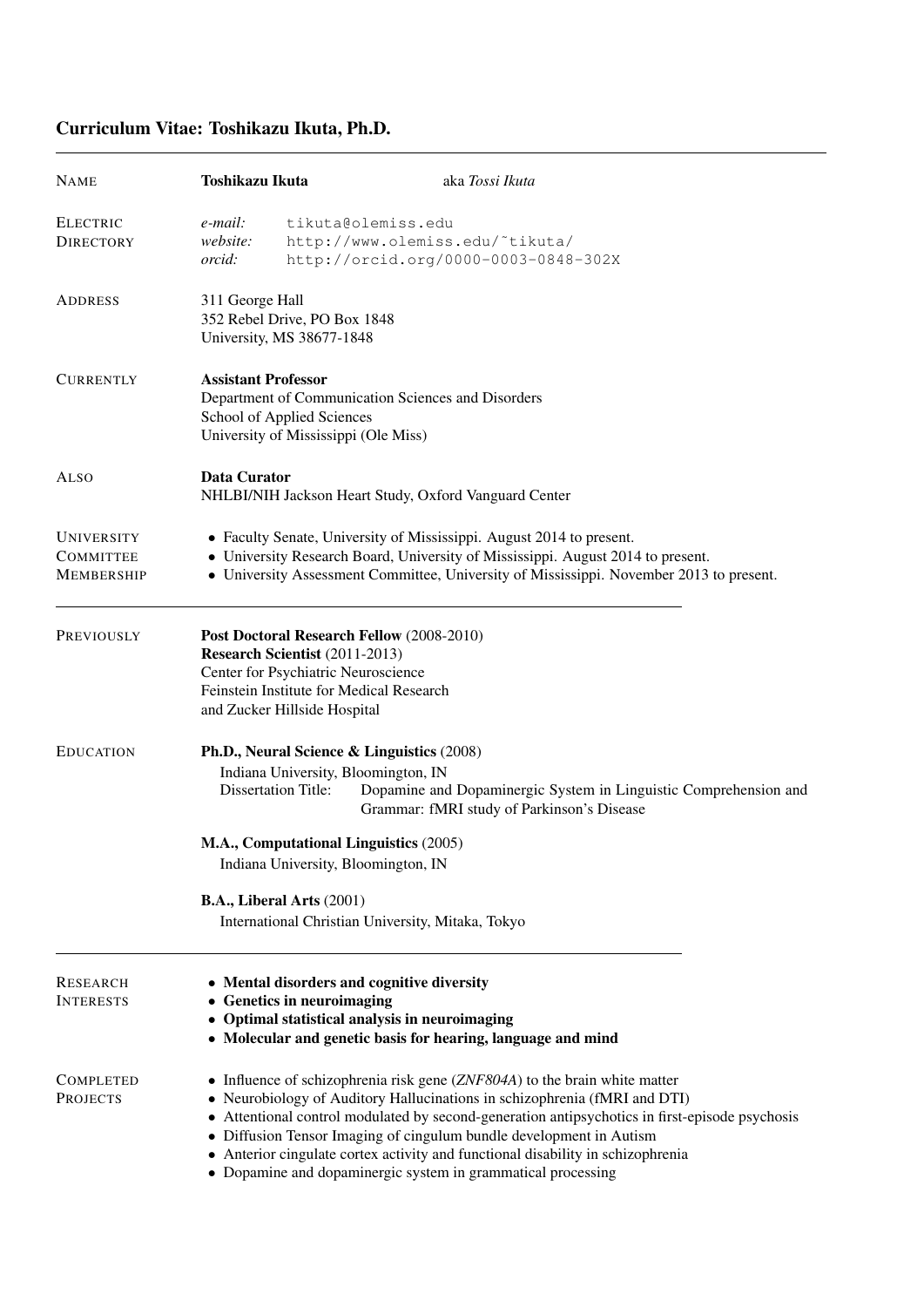| <b>AREAS OF</b>  | Neuroscience                                                                                                            |  |
|------------------|-------------------------------------------------------------------------------------------------------------------------|--|
| POSTGRADUATE     | <b>Expertise Techniques:</b>                                                                                            |  |
| TRAINING         | • Functional Magnetic Resonance Imaging (fMRI)                                                                          |  |
|                  | • Resting State fMRI                                                                                                    |  |
|                  | • Diffusion Tensor Imaging (DTI)                                                                                        |  |
|                  | • Electroencephalography (EEG)                                                                                          |  |
|                  | • Neural Network Modeling                                                                                               |  |
|                  | Linguistics                                                                                                             |  |
|                  | Computational Linguistics (engeneering language and speech)                                                             |  |
|                  | • Speech Synthesis / Digital Signal Processing                                                                          |  |
|                  | • Alignment Based Morphology Induction                                                                                  |  |
|                  | • Lexicon Clustering                                                                                                    |  |
|                  | • Computational Analysis of Spelling Change (and Phonological Change)                                                   |  |
|                  | • Word Boundary Detection and Computational Modeling of its Acquisition                                                 |  |
|                  | Generative Linguistics (stating natural language regularities)                                                          |  |
|                  | • Coordinate Structure: language-universal properties of coordinate structure                                           |  |
|                  | • Morphological Case and its interaction wth A'-movement                                                                |  |
|                  | • Scope of Operators and their interaction with syntax                                                                  |  |
| <b>NATURAL</b>   | • Japanese (native)                                                                                                     |  |
| LANGUAGES        | $\bullet$ English (fluent)                                                                                              |  |
|                  | • French (naive)                                                                                                        |  |
|                  | • Manchu (reading)                                                                                                      |  |
|                  |                                                                                                                         |  |
| <b>UNNATURAL</b> | • Python (fluent)                                                                                                       |  |
| LANGUAGES        | • $R$ (fluent)                                                                                                          |  |
|                  | $\bullet$ Bash (fluent)                                                                                                 |  |
|                  | • MatLab (reading & writing)                                                                                            |  |
|                  | • Java (reading $&$ writing)                                                                                            |  |
|                  | $\bullet$ C (reading)                                                                                                   |  |
| <b>MARKUP</b>    | $\bullet$ L <sub>H</sub> <sub>K</sub>                                                                                   |  |
| LANGUAGES        | $\bullet$ HTML                                                                                                          |  |
|                  | $\bullet$ XML                                                                                                           |  |
|                  | • The Society for Neuroscience (2007-)                                                                                  |  |
| MEMBERSHIP       | • International Behavioral Neuroscience Society (2014)                                                                  |  |
|                  |                                                                                                                         |  |
| CONFERENCE/      | • Assistant Student Organizer: PhonologyFest 2006, Indiana University (June 19 -29, 2006)                               |  |
| WORKSHOP         | • Web-designer & Webmaster: The First Conference of Slavic Linguistics Society (September,                              |  |
| ORGANIZATION     | 2006)                                                                                                                   |  |
|                  | • Organizing Committee Member: Workshop on Computational Modeling of Lexical Acquisition.                               |  |
|                  | Split, Croatia (July 2005)                                                                                              |  |
|                  | • Chief Student Organizer: SyntaxFest 2004, Indiana University (June 19 - July 1, 2004)                                 |  |
|                  | • Organizing Committee Member: Midwest Computational Linguistics Colloquium, Indiana Uni-<br>versity (June 25&26, 2004) |  |
|                  |                                                                                                                         |  |
| COMMUNITY        | • 2003-2006 Treasurer: Indiana University Coed Soccer Club.                                                             |  |
| <b>SERVICE</b>   | • 2003-2004 Vice President: Indiana University Linguistics Club.                                                        |  |
|                  | • 2005 President: Indiana University Linguistics Club.                                                                  |  |
|                  |                                                                                                                         |  |

• 2006 Social Coordinator: Indiana University Linguistics Club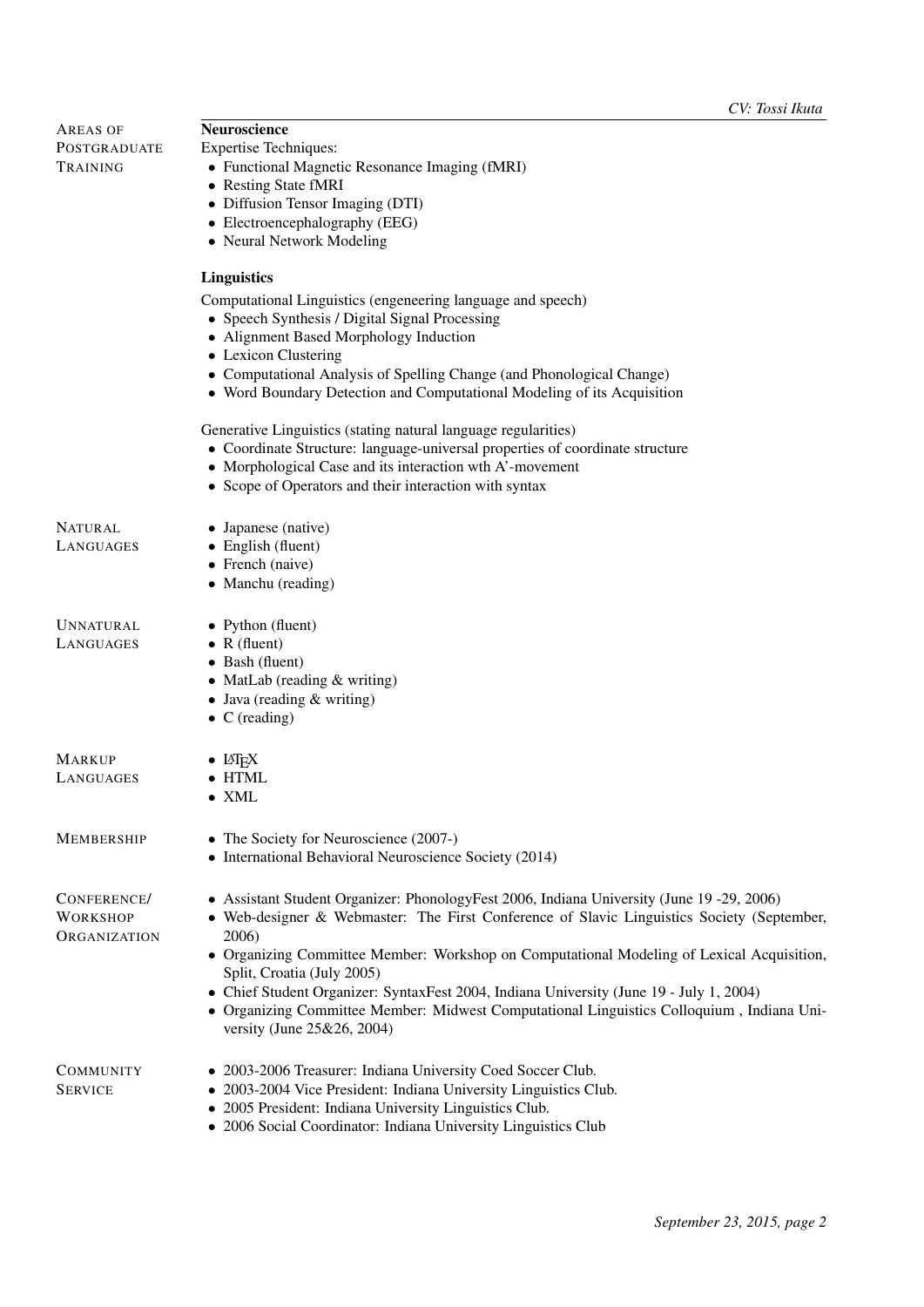| <b>TEACHING</b>                             | • Spring 2014 to present: CSD205 "Anatomy and Physiology of Speech and Hearing Mechanisms",<br>University of Mississippi<br>• Fall 2013 to present: CSD505 "Neurophysioogy of Communication", University of Mississippi<br>• Fall 2004&2005 and Spring 2006: Assistant Instructor, L103 "Introduction to the Study of Lan-<br>guage", Indiana University, Bloomington                                                                                                                                                                                                                                                                                                                                                                                                                                                                                                                                                                                                                                                                                                                                                                                                                                                                                                                                                                                                                                                                                                                                                                                                                                                                                                                                                                                                                                                                                                           |  |
|---------------------------------------------|---------------------------------------------------------------------------------------------------------------------------------------------------------------------------------------------------------------------------------------------------------------------------------------------------------------------------------------------------------------------------------------------------------------------------------------------------------------------------------------------------------------------------------------------------------------------------------------------------------------------------------------------------------------------------------------------------------------------------------------------------------------------------------------------------------------------------------------------------------------------------------------------------------------------------------------------------------------------------------------------------------------------------------------------------------------------------------------------------------------------------------------------------------------------------------------------------------------------------------------------------------------------------------------------------------------------------------------------------------------------------------------------------------------------------------------------------------------------------------------------------------------------------------------------------------------------------------------------------------------------------------------------------------------------------------------------------------------------------------------------------------------------------------------------------------------------------------------------------------------------------------|--|
| <b>GRADUATE</b><br><b>RESEARCH TRAINING</b> | • Fall 2007 and Spring 2008: Research Assistant of Dr. Sharlene Newman, Indiana University,<br>Bloomington<br>· Fall 2006 and Spring 2007: Research Assistantship from Indiana Metabolomics and Cytomics<br>Initiative, Indiana University, Bloomington<br>• Spring 2005: Research Assistant of Dr. Cavar, Indiana University, Bloomington<br>• Summer 2004: Cognitive Science Summer Research Fellowship, Indiana University, Bloomington<br>• Fall 2003 and Spring 2004: Research Assistant of Dr. Damir Ćavar, Indiana University, Bloom-<br>ington                                                                                                                                                                                                                                                                                                                                                                                                                                                                                                                                                                                                                                                                                                                                                                                                                                                                                                                                                                                                                                                                                                                                                                                                                                                                                                                          |  |
|                                             | EXTERNAL FUNDING • NARSAD Young Investigator Grant 2012 (\$59,826)<br>Neurobiology of Auditory Hallucinations in Schizophrenia: An fMRI and DTI Study<br>January 2013 - January 2015<br>Brain and Behavior Research Foundation<br>http://bbrfoundation.org/2012-YI-Grantees                                                                                                                                                                                                                                                                                                                                                                                                                                                                                                                                                                                                                                                                                                                                                                                                                                                                                                                                                                                                                                                                                                                                                                                                                                                                                                                                                                                                                                                                                                                                                                                                     |  |
| <b>INTERNAL FUNDING</b>                     | • Faculty Travel Support, Office of Research and Sponsored Programs,<br>University of Mississippi (2015)<br>• General Clinical Research Center, North Shore-LIJ Health System (2009)<br>• Householder Fund, Indiana University (2007)<br>• IULC Travel Grant (2007)<br>• Travel Grant, College of Arts and Sciences, Indiana University (2006)                                                                                                                                                                                                                                                                                                                                                                                                                                                                                                                                                                                                                                                                                                                                                                                                                                                                                                                                                                                                                                                                                                                                                                                                                                                                                                                                                                                                                                                                                                                                  |  |
| <b>PUBLICATION</b>                          | Peer Reviewed Journal Articles<br>· Katherine H. Karlsgodt, Majnu John, Toshikazu Ikuta, Philippe Rigoard, Bart D. Peters, Anil<br>K. Malhotra, and Philip R. Szeszko (in press) The Accumbofrontal Tract: Diffusion Tensor<br>Imaging Characterization and Developmental Change from Childhood to Adulthood. Hu-<br>man Brain Mapping.<br>• Toshikazu Ikuta, Pamela DeRosse, Miklos Argyelan, Katherine H Karlsgodt, Peter B Kingsley,<br>Philip R Szeszko, and Anil K Malhotra. (in press) Subcortical Modulation in Auditory Process-<br>ing and Auditory Hallucinations. Behavioral Brain Research.<br>DOI:10.1016/j.bbr.2015.08.009<br>· Taro Kishi, Shinji Matsunaga, Kazuto Oya, Toshikazu Ikuta, and Nakao Iwata. (in press) Pro-<br>tection against Brain Atrophy by Anti-dementia Medication in Mild Cognitive Impairment<br>and Alzheimer's Disease: Meta-Analysis of Longitudinal Randomized Placebo-Controlled<br>Trials. The International Journal of Neuropsychopharmacology.<br>DOI:10.1093/ijnp/pyv070<br>[24] Kathryn Rhindress, Toshikazu Ikuta, Robin Wellington, Anil K. Malhotra, and Philip R.<br>Szeszko. (2015) Delineation of hippocampal subregions using T1-weighted magnetic reso-<br>nance images at 3 Tesla. Brain Structure and Function, 220 (6), 3259-3272.<br>PMC4362783; DOI:10.1007/s00429-014-0854-1<br>[23] Daniel M. Prendergast, Babak Ardekani, Toshikazu Ikuta, Majnu John1, Bart Peters, Pamela<br>DeRosse, Robin Wellington, Anil K. Malhotra, and Philip R. Szeszko. (2015) Age and sex<br>effects on corpus callosum morphology across the lifespan. Human Brain Mapping, $36(7)$ ,<br>2691-2702.<br>PMC4478157 DOI:10.1002/hbm.22800<br>[22] Keith M. Shafritz, Joel D. Bregmanb, Toshikazu Ikuta, and Philip R. Szeszko. (2015) Neu-<br>ral systems mediating decision-making and response inhibition for social and nonsocial |  |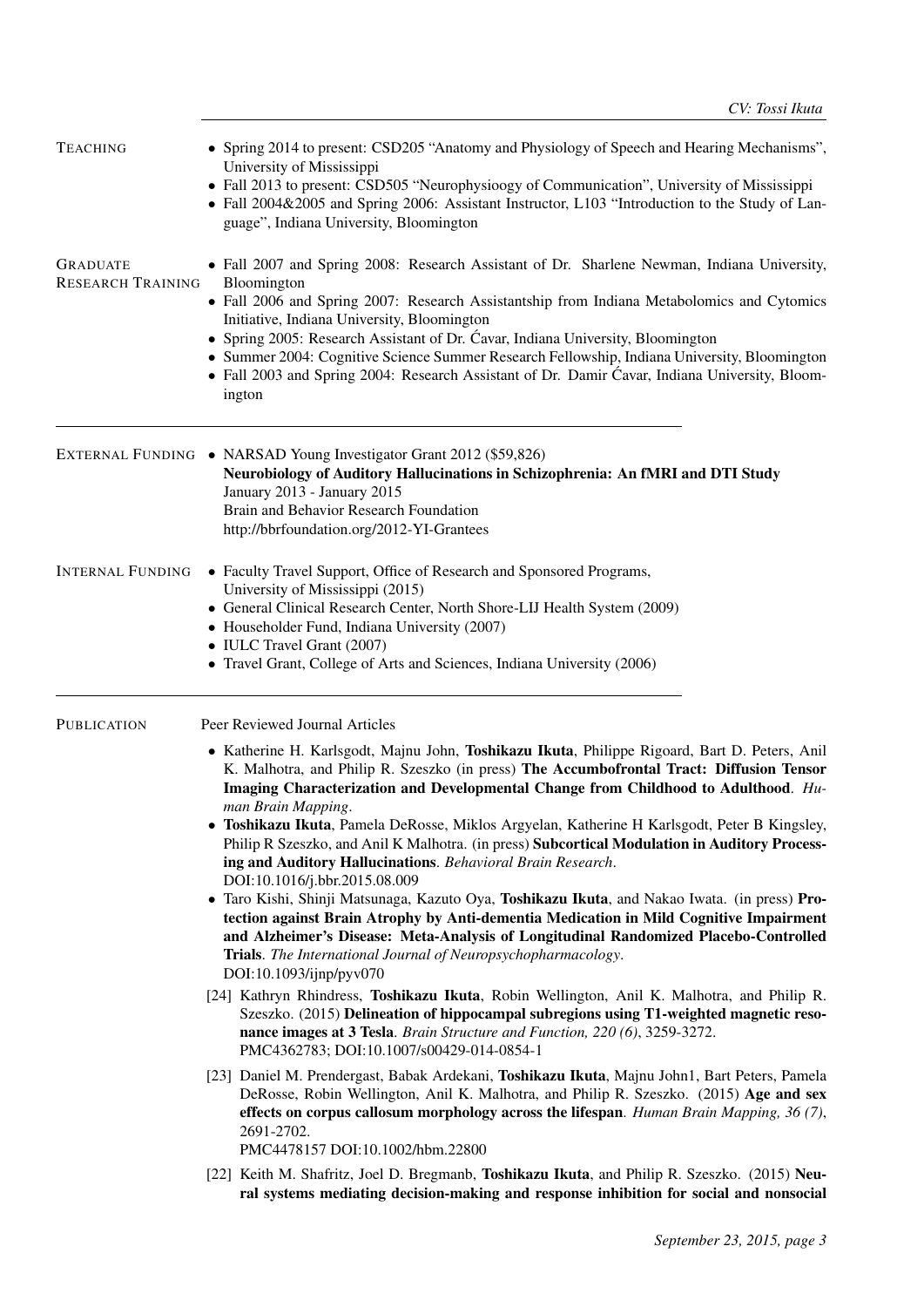stimuli in autism *Progress in Neuro-Psychopharmacology and Biological Psychiatry, 60 (3)*, 112–120.

PMC4426235; DOI:10.1016/j.pnpbp.2015.03.001

- [21] Nitin Toteja, Perihan Guvenek-Cokol, Toshikazu Ikuta, Vivian Kafantaris, Bart D Peters, Katherine E Burdick, Majnu John, Anil K Malhotra and Philip R Szeszko. (2015) Age-associated alterations in corpus callosum white matter integrity in bipolar disorder assessed using probabilistic tractography. *Bipolar Disorders, 17 (4)*, 381-391. PMC4458202; DOI:10.1111/bdi.12278
- [20] Miklos Argyelan, Juan Gallego, Delbert Robinson, Toshikazu Ikuta, Deepak Sarpal, Majnu John, Peter Kingsley, John Kane, Anil Malhotra, and Philip Szeszko. (2015) Abnormal resting state fMRI activity predicts processing speed deficits in first-episode psychosis. *Neuropsychopharmacology, 40*, 1631-1639. DOI:10.1038/npp.2015.7
- [19] Deepak K. Sarpal, Delbert G. Robinson, Todd Lencz, Miklos Argyelan, Toshikazu Ikuta, Katherine Karlsgodt, Juan A. Gallego, John M. Kane, Philip R. Szeszko, and Anil K. Malhotra. (2015) Antipsychotic treatment and functional connectivity of the striatum: a prospective controlled study in first-episode schizophrenia *JAMA Psychiatry, 72 (1)*, 5-13. PMC4286512; DOI:10.1001/jamapsychiatry.2014.1734
- [18] Pamela DeRosse, George C. Nitzburg, Toshikazu Ikuta, Bart D. Peters, Philip R. Szeszko and Anil K. Malhotra. (2015) Evidence from structural and diffusion tensor imaging for frontotemporal deficits in psychometric schizotypy. *Schizophrenia Bulletin, 41 (1)*, 104-114. PMC4266309; DOI:10.1093/schbul/sbu150
- [17] Pamela DeRosse, Toshikazu Ikuta, Bart D. Peters, Katherine H. Karlsgodt, Philip R. Szeszko and Anil K. Malhotra. (2014) Adding insult to injury: childhood and adolescent risk factors for psychosis predict lower fractional anisotropy in the superior longitudinal fasciculus in healthy adults. *Psychiatry Research: Neuroimaging, 224 (3)*, 296-302. PMC4253644; DOI:10.1016/j.pscychresns.2014.09.001
- [16] Daniel Felsky, Philip R. Szeszko, Lei Yu, William G Honer, Philip L De Jager, Julie A Schneider, Anil K Malhotra, Toshikazu Ikuta, Jon Pipitone, M Mallar Chakravarty, Nancy J Lobaugh, Benoit H Mulsant, Bruce G Pollock, James L Kennedy, David A Bennet and Aristotle N Voineskos. (2014) Effects of the SORL1 Alzheimer's disease risk gene across the human lifespan. *Molecular Psychiatry, 19*, 1125-1132. PMC4004725; DOI:10.1038/mp.2013.142
- [15] Patricia Gruner, An Vo, Miklos Argyelan, Toshikazu Ikuta, Andrew J Degnan, Majnu John, Bart D Peters, Anil K Malhotra, Aziz M Uluğ, and Philip R Szeszko. (2014) Independent component analysis of resting state activity in pediatric obsessive-compulsive disorder. *Human Brain Mapping, 35(10)*, 5306-5315. PMC4169329; DOI:10.1002/hbm.22551
- [14] T. Ikuta, B. D. Peters, S. Guha, M. John, K. H. Karlsgodt, T. Lencz, P. R. Szeszko, and A. K. Malhotra. (2014) A Schizophrenia risk gene, *ZNF804A*, is associated with brain white matter microstructure. *Schizophrenia Research, 115 (1-3)*, 15-20. PMC4060886; DOI:10.1016/j.schres.2014.03.001
- [13] Philip Szeszko, Delbert Robinson, Toshikazu Ikuta, Bart Peters, Juan Gallego, John Kane, and Anil Malhotra. (2014) White matter changes associated with antipsychotic treatment in first-episode psychosis. *Neuropsychopharmacology, 39 (6)*, 1324-1331. PMC3988536; DOI:10.1038/npp.2013.288
- [12] Bart Peters, Aristotle Voineskos, Philip Szeszko, Tristram Lett, Pamela DeRosse, Saurav Guha, Katherine Karlsgodt, Toshikazu Ikuta, Daniel Felsky, Majnu John, David Rotenberg, James Kennedy, Todd Lencz, and Anil Malhotra. (2014) Brain white matter development is associated With a human-specific haplotype increasing the synthesis Of long chain fatty acids. *The Journal of Neuroscience, 34(18)*, 6367-6376. PMC4004819; DOI:10.1523/JNEUROSCI.2818-13.2014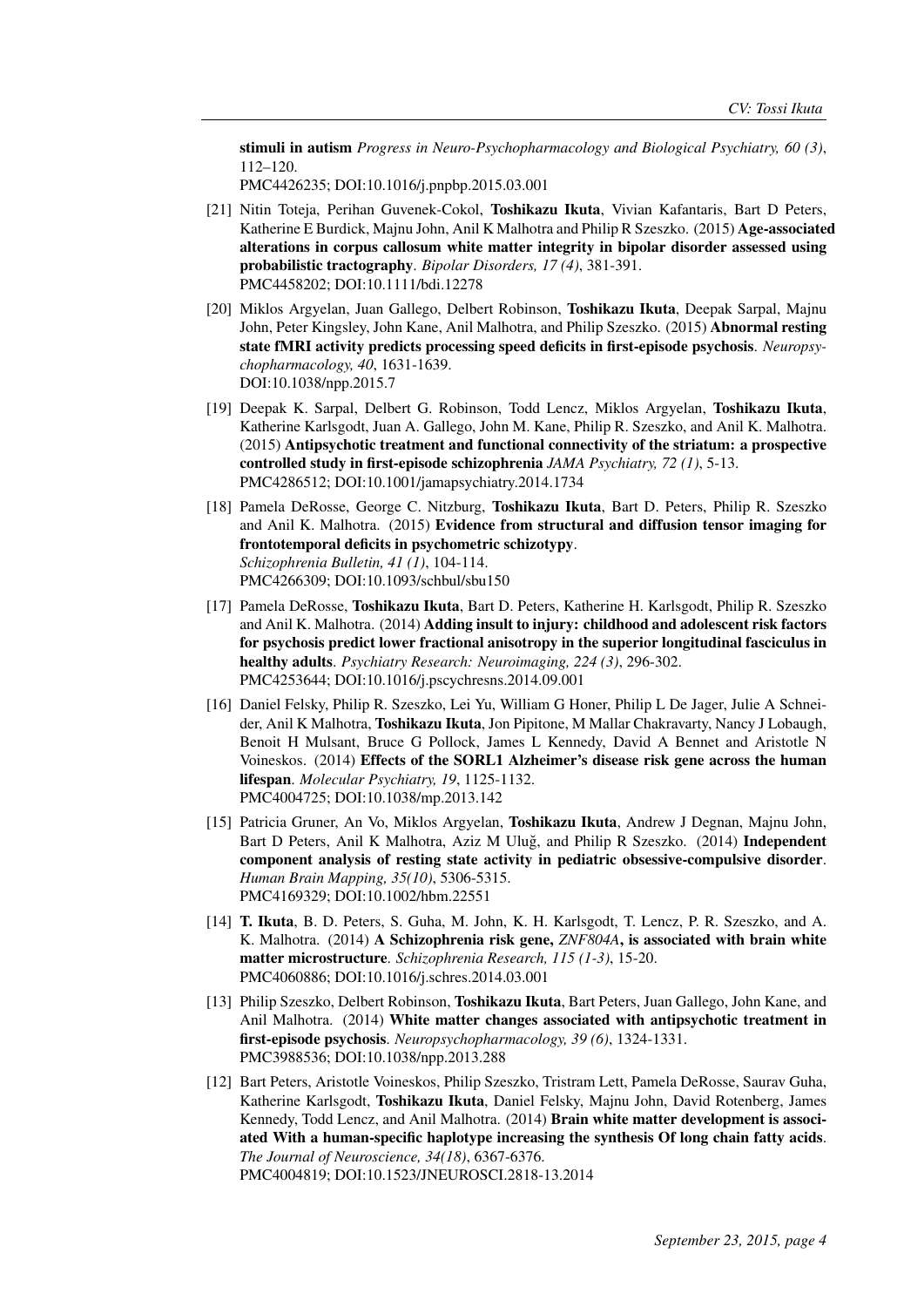- [11] Toshikazu Ikuta, Delbert G. Robinson, Juan A. Gallego, Bart D. Peters, Patricia Gruner, John Kane, Majnu John, Serge Sevy, Anil K. Malhotra, Philip R. Szeszko. (2014) Subcortical modulation of attentional control by second-generation antipsychotics in first-episode psychosis. *Psychiatry Research: Neuroimaging, 221 (2)*, 127-134. PMC3946302; DOI:10.1016/j.pscychresns.2013.09.010
- [10] Bart D. Peters, Toshikazu Ikuta, Pamela DeRosse, Majnu John, Katherine Burdick, Patricia Gruner, Daniel Prendergast, Philip R. Szeszko, and Anil K. Malhotra. (2014) Age-related differences in white matter tract microstructure are associated with cognitive performance from childhood to adulthood. *Biological Psychiatry, 75 (3)*, 248-256. PMC4004819; DOI:10.1016/j.biopsych.2013.05.020
- [9] Toshikazu Ikuta, Keith Shafritz, Joel Bregman, Bart D. Peters, Patricia Gruner, Anil K. Malhotra, and Philip R. Szeszko. (2014) Abnormal cingulum bundle development in autism: a probabilistic tractography study. *Psychiatry Research: Neuroimaging, 221 (1)*, 63-68. PMC3918471; DOI:10.1016/j.pscychresns.2013.08.002
- [8] Miklos Argyelan, Toshikazu Ikuta, Pamela DeRosse, Raphael Braga, Katherine E. Burdick, Majnu John, Peter B. Kingsley, Anil K. Malhotra, and Philip R. Szeszko. (2014) Resting state fMRI connectivity impairment in schizophrenia and bipolar disorder. *Schizophrenia Bulletin, 40(1)*, 100-110. PMC3885301; DOI:10.1093/schbul/sbt092
- [7] Erin Samplin, Toshikazu Ikuta, Anil K. Malhotra, Philip R. Szeszko, and Pam Derosse. (2013) Sex differences in resilience to childhood maltreatment: effects of trauma history on hippocampal volume, general cognition and subclinical psychosis in healthy adults. *Journal of Psychiatric Research, 47 (9)*, 1174-1179. PMC3727151; DOI:10.1016/j.jpsychires.2013.05.008
- [6] Katie Mahon, Katherine E. Burdick, Toshikazu Ikuta, Patricia Gruner, Anil K. Malhotra, and Philip R. Szeszko. (2013) Abnormal temporal lobe white matter as a biomarker for genetic risk of bipolar disorder. *Biological Psychiatry, 73 (2)*, 177-182. PMC3760506; DOI:10.1016/j.biopsych.2012.07.033
- [5] S. D. Newman, **T. Ikuta**, B. Pruce, and T. Burns. (2012) **When syntactic errors go unnoticed:** an fMRI study of the effect of semantics on syntax. *Revista Ilha do Desterro N. 63*, Jul/Dec 2012. ISBN 0101-4846.
- [4] B.D. Peters, P.R. Szeszko, J. Radua, T. Ikuta, P. Gruner, P. DeRosse, J. Zhang, A. Giorgio, D. Qiu, S. Tapert, J. Brauer, M.R. Asato, P. Khong, A.C. James, and A.K. Malhotra. (2012) White matter development in adolescence: voxel-wise diffusion tensor imaging and metaanalytic results. *Schizophrenia Bulletin, 38 (6)*, 1308-1317. PMC3494037; DOI:10.1093/schbul/sbs054
- [3] Patricia Gruner, An Vo, Toshikazu Ikuta, Katie Mahon, Bart D Peters, Anil K Malhotra, Aziz M Ulug and Philip R Szeszko. (2012) White matter abnormalities in pediatric obsessivecompulsive disorder. *Neuropsychopharmacology, 37 (12)*, 2730-2739. PMC3473339; DOI:10.1038/npp.2012.138
- [2] Toshikazu Ikuta, Philip R Szeszko, Patricia Gruner, Pamela DeRosse, Juan Gallego, and Anil K Malhotra. (2012) Abnormal anterior cingulate cortex activity predicts functional disability in schizophrenia. *Schizophrenia Research, 137 (1-3)*, 267-268. PMC3351499; DOI:10.1016/j.schres.2011.12.021
- [1] Sharlene D. Newman, Toshikazu Ikuta, and Thomas Burns Jr. (2010) The effect of semantic relatedness on syntactic analysis: An fMRI study. *Brain and Language, 113*, 51-58. PMC2854177; DOI:10.1016/j.bandl.2010.02.001

Conference Proceedings

• Toshikazu Ikuta. (2015) Interactions between Quantifier Scope and Topic/Focus. *Proceedings of the Florida Linguistics Yearly Meeting (FLYM) 2*. http://journals.fcla.edu/floridalinguisticspapers/article/view/85091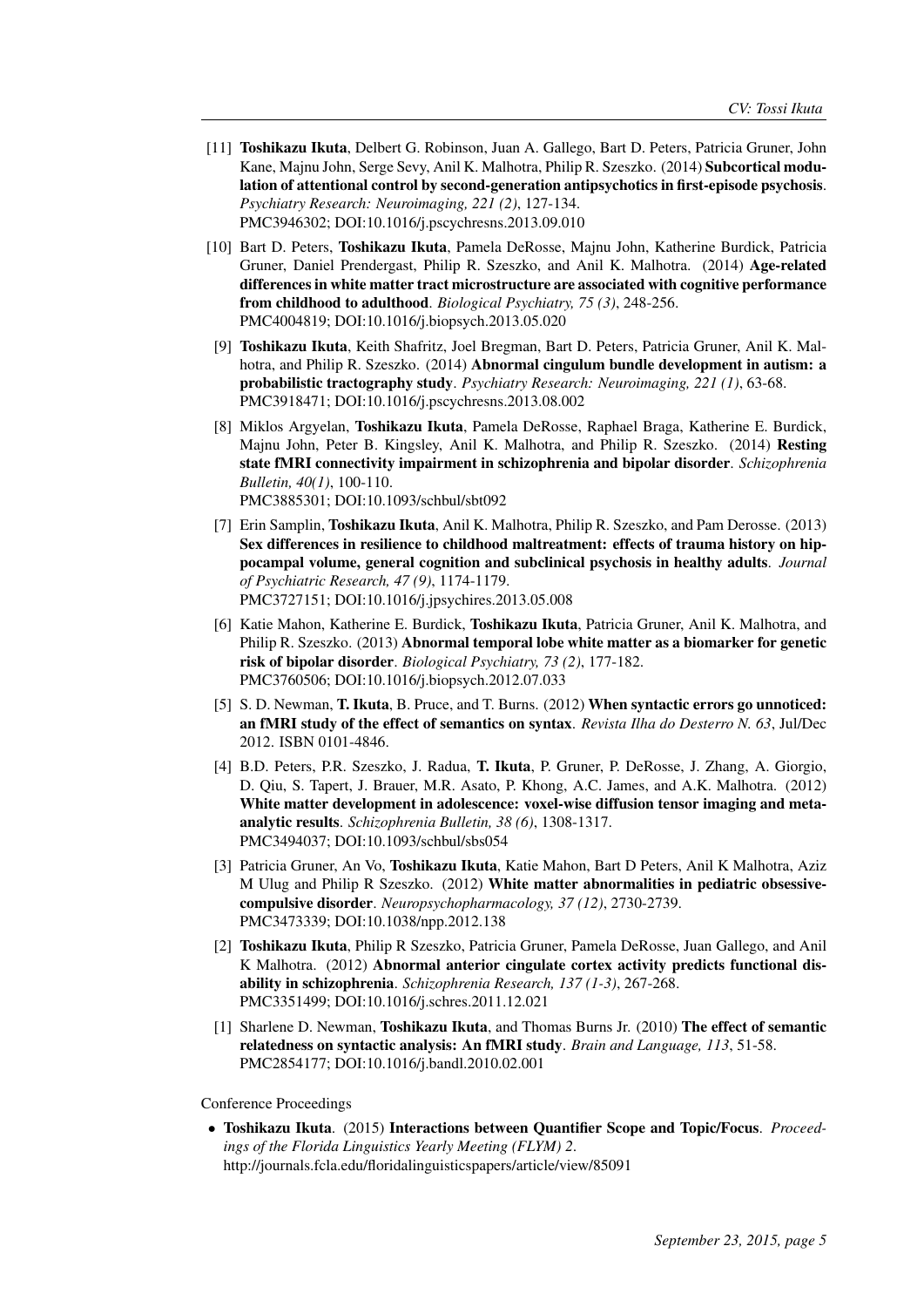- A. Vo, P. Gruner, T. Ikuta, K. Mahon, V. Kafantaris, J. Gallego, K.E. Burdick, A. Ulug, and P.R. Szeszko. (2011) FA and tract changes in obsessive compulsive disorder. Proceedings of the International Society for Magnetic Resonance in Medicine, 19, 4227.
- Toshikazu Ikuta. (2006) A'-movement after Case. *Proceedings from the Annual Meeting of the Chicago Linguistic Society*. Volume 42, Number 2, 29-40.
- Damir Ćavar, Joshua Herring, Toshikazu Ikuta, Paul Rodrigues, and Giancarlo Schrementi. (2006) On Unsupervised Grammar Induction from Untagged Corpora. In: P. Kaszubski (ed.). PSiCL: Poznań Studies in Contemporary Linguistics. 41, Adam Mickiewicz University, Poznań, Poland. pp. 57-71.
- Damir Cavar, Joshua Herring, Toshikazu Ikuta, Paul Rodrigues, and Giancarlo Schrementi. (2004) On statistical parameter setting. In: William Gregory Sakas (ed.). COLING 2004. First Workshop on Psycho-computational Models of Human Language Acquisition. pp. 9-16.
- Damir Cavar, Joshua Herring, **Toshikazu Ikuta**, Paul Rodrigues, and Giancarlo Schrementi. (2004) On induction of morphology grammars and its role in bootstrapping. In: Jager, Paola Monachesi, Gerald Penn, and Shuly Winter (eds.). Proceedings of Formal Grammar 2004. pp. 47-62.

## Conference Presentations

- Vivian Kafantaris, Linda Spritzer, Toshikazu Ikuta, Peter Kingsley,and Phillip Szeszko. (2014) A Longitudinal Pilot Study of Lithium's Effects on White Matter Volume and Microstructure. *American Academy of Child & Adolescent Psychiatry*. San Diego, CA. Oct 20-24, 2014.
- Peters, Bart D., Stefan Smesny, Philip R. Szeszko, Toshikazu Ikuta, Pamela DeRosse, Anil K. Malhotra, and Robert K. McNamara. (2014) Polyunsaturated Fatty Acid Status and Brain White Matter Microstructure Across Adolescence: A Diffusion Tensor Imaging Study. *BIO-LOGICAL PSYCHIATRY 75 (9)*, 88S-88S.
- DeRosse, Pamela, Toshikazu Ikuta, Bart Peters, Katherine H. Karlsgodt, Philip R. Szeszko, and Anil K. Malhotra. (2014) Accumulation of Risk Factors for Psychotic Disorders Predicts Lower Fractional Anisotropy in the Superior Longitudinal Fasciculus in Healthy Adults. *BIOLOGICAL PSYCHIATRY 75 (9)*, 248S-249S.
- Mahon, Katie, Katherine E. Burdick, bf Toshikazu Ikuta, Anil K. Malhotra, and Philip R. Szeszko. (2014) Temporal White Matter Asymmetry as an Endophenotype in Bipolar Disorder. *BIO-LOGICAL PSYCHIATRY 75 (9)*, 94S-94S.
- T. Ikuta, P. R. Szeszko, P. B. Kingsley, A. K. Malhotra. (2013) External auditory perception and auditory hallucinations in schizophrenia. *The 42nd annual meeting of the Society for Neuroscience*. San Diego, CA. Nov 9-13, 2013.
- K. H. Karlsgodt, T. Ikuta, P. DeRosse, B. D. Peters, P. R. Szeszko, A. K. Malhotra. (2013) Individual differences in temperament measures of reward dependence and novelty seeking relate to white matter integrity in healthy adults. *The 42nd annual meeting of the Society for Neuroscience*. San Diego, CA. Nov 9-13, 2013.
- Daniel Felsky, Philip R. Szeszko, Lei Yu, William G Honer, Philip L De Jager, Julie A Schneider, Anil K Malhotra, Toshikazu Ikuta, Jon Pipitone, M Mallar Chakravarty, Nancy J Lobaugh, Benoit H Mulsant, Bruce G Pollock, James L Kennedy, David A Bennet and Aristotle N Voineskos. (2013) Effects of the SORL1 Alzheimer's Disease Risk Gene Across the Human Lifespan. *Alzheimer's & Dementia, 9 (4)*, 678.
- Miklos Argyelan, Toshikazu Ikuta, Pamela DeRosse, Raphael Braga, Katherine E. Burdick, Majnu John, Peter B. Kingsley, Anil K. Malhotra, and Philip R. Szeszko. (2013) Resting State fMRI Connectivity Impairment in Schizophrenia and Bipolar Disorder. *BIOLOGICAL PSYCHIA-TRY 73 (9)*, 297S-298S.
- Deepak Sarpal, Miklos Argyelan, Toshikazu Ikuta, Delbert Robinson, Anil K. Malhotra, and Philip R. Szeszko. (2013) Antipsychotic Treatment Effects on the Functional Connectome in First-Episode Psychosis. *BIOLOGICAL PSYCHIATRY 73 (9)*, 298S-298S
- Katherine H. Karlsgodt, Bart D. Peters, Toshikazu Ikuta, Pamela DeRosse, Kimbery Cameron, Angelica A. Bato, Philip R. Szeszko, and Anil K. Malhotra. (2013) Developmental Changes in Functional Activation During Cognitive Control. *BIOLOGICAL PSYCHIATRY 73 (9)*, 55S-56S
- Toshikazu Ikuta, Delbert G. Robinson, Juan A. Gallego, Bart D. Peters, Patricia Gruner, John Kane, Majnu John, Serge Sevy, Anil K. Malhotra, Philip R. Szeszko. (2012) Subcortical Modulation of Attentional Control by Second-Generation Antipsychotics in First-Episode Psy-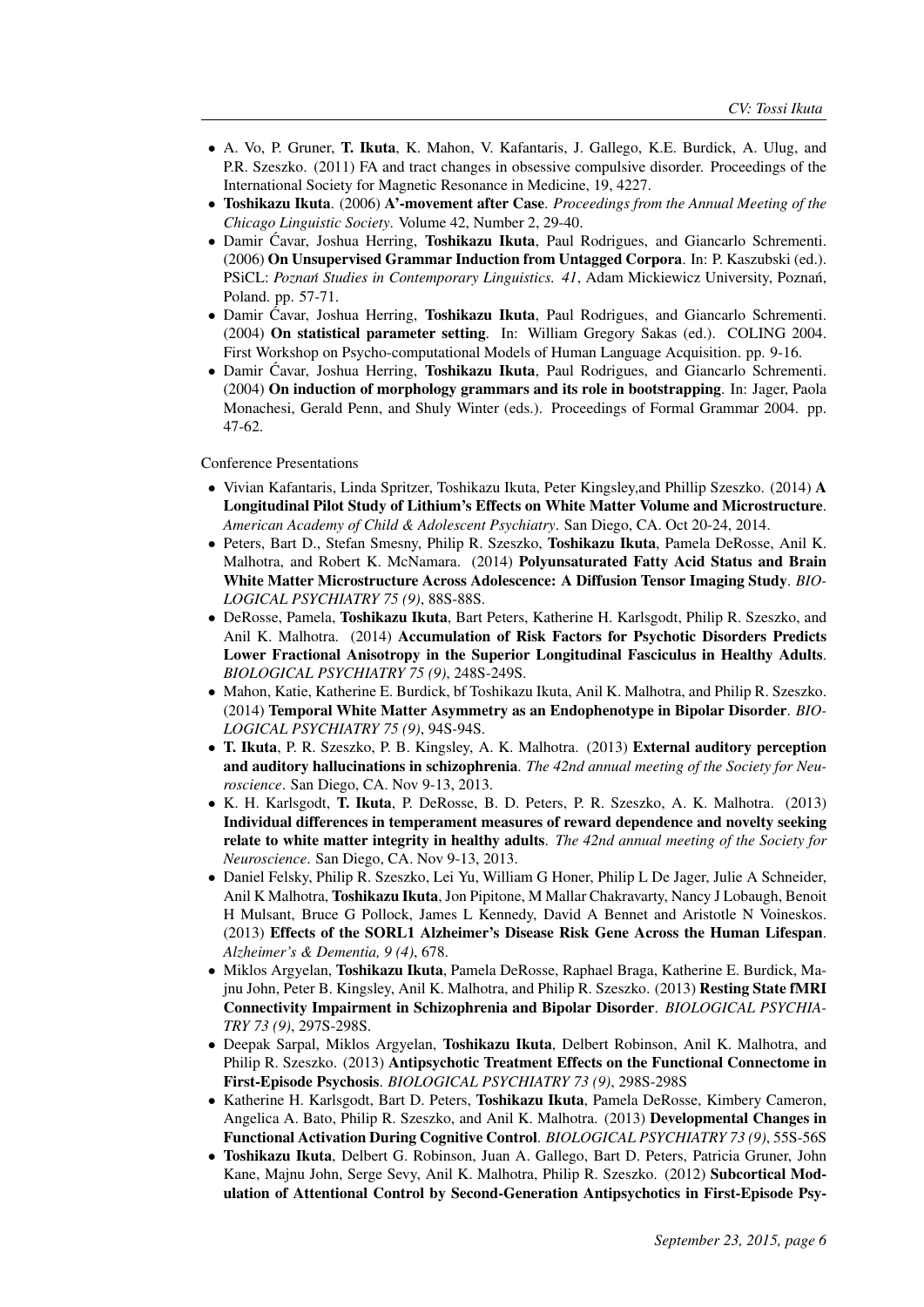chosis. *The 41st annual meeting of the Society for Neuroscience*. New Orleans, LA. Oct 13-17, 2012.

- Philip R. Szeszko, An Vo, Toshikazu Ikuta, Aziz Ulug, Juan A. Gallego, John Kane, Anil K. Malhotra. (2012) Acute Antipsychotic-Induced White Matter Changes in First-Episode Psychosis. *BIOLOGICAL PSYCHIATRY 71 (8)*, 254S-255S
- Gruner, Patricia, Toshikazu Ikuta, Katie Mahon, Aziz Ulug, An Vo, Vivian Kafantaris, Juan Gallego, Katherine E. Burdick, and Philip R. Szeszko. (2011) Anterior Cingulate White Matter Abnormalities in Obsessive-Compulsive Disorder. *BIOLOGICAL PSYCHIATRY 69 (9)*. 72S-72S.
- Toshikazu Ikuta, Anil K. Malhotra, Pam Derosse, Patricia Gruner and Philip R. Szeszko. (2011) Increased left primary auditory cortex activity in patients with schizophreania with auditory hallucinations. *The 41st annual meeting of the Society for Neuroscience*. Washington DC. Nov 12-16, 2011.
- P. Gruner, T. Ikuta, K. Mahon, A. Ulug, A. Vo, V. Kafantaris, J. Gallego, K.E. Burdick, and P.R. Szeszko. (2011) Anterior cingulate white matter abnormalities in obsessive-compulsive disorder. *Biological Psychiatry*, 69, 72S.
- Toshikazu Ikuta, Serge Sevy, Delbert Robinson, Anil K. Malhotra, Peter B. Kingsley, Kathryn Rhindress and Philip R. Szeszko (2010) Cingular activation in first episode psychosis and chronic schizophrenia. *The 40th annual meeting of the Society for Neuroscience*. San Diego, CA. Nov 13-17, 2010
- P. Gruner, T. Ikuta, K. Mahon, V. Kafantaris, J. Gallego, K.E. Burdick, P.R. Szeszko. (2010). Clinical correlates of subcortical regions in pediatric obsessive compulsive disorder. Poster presented at 17th Annual Conference of the International Obsessive Compulsive Disorder Foundation (IOCDF), Washington DC.
- Toshikazu Ikuta, Patricia Gruner, Peter B. Kingsley and Philip R. Szeszko. (2009) An fMRI Study of Primary Auditory Cortex in Healthy Humans with Sparse Sampling fMRI. *The 39th annual meeting of the Society for Neuroscience*. Chicago, IL. Oct 17-21, 2009.
- Toshikazu Ikuta, Laura Murray, and Sharlene Newman. (2008) Grammatical processing in Parkinson's disease: the effect of dopaminergic medication. *The 38th annual meeting of the Society for Neuroscience*. Nov 15-19, 2008. Washington DC.
- Toshikazu Ikuta, Laura Murray, and Sharlene Newman. (2008) Dopaminergic System in Grammar and Linguistic Comprehension: fMRI Study of Parkinson's Disease. *International Neuropsychological Society 36th Annual Meeting*. February 6-9, 2008. Waikoloa, Hawaii, USA.
- Toshikazu Ikuta, Laura Murray, and Sharlene Newman. (2007) An fMRI investigation of dopamine on grammar and linguistic comprehension in Parkinson's disease. *The 37th annual meeting of the Society for Neuroscience*. Nov 3-7, 2007. San Diego, CA.
- Toshikazu Ikuta, Laura Murray, and Sharlene Newman. (2007) Dopamine in Grammatical Processing: an fMRI investigation in Parkinson's disease. *Mid-America Linguistics Conference*. Oct 26-28, 2007. Lawrence, KS.
- Toshikazu Ikuta, Laura Murray, and Sharlene Newman. (2007) Differentiating Syntax and Working Memory in Sentence Comprehension. *Indiana Neuroimaging Symposium.* May 14, 2007. Indianapolis, IN.
- Toshikazu Ikuta. (2007) Delta QP: Quantifier Raising Reformulated as Covert Topic/Focus Movement. *Mid-America Linguistics Conference*. Oct 26-28, 2007. Lawrence, KS.
- Toshikazu Ikuta. (2005) Extracting Morphemes without #. *The Second Midwest Computational Linguistics Colloquium.* May 14-15, 2005. Columbus, OH.
- Laura Murray, Jamie Mayer, Jacob Kean, Olga Rey, and Toshikazu Ikuta. (2005) Verbal Fluency in Aphasia and Right Hemisphere Brain Damage: The Effects of Dual-Task Conditions. *35th Clinical Aphasiology Conference.* May 31-June 4, 2005 Sanibel Island, FL.
- Jamie Mayer, Laura Murray, Toshikazu Ikuta, Olga Ray, and Jacob Kean. (2005) Verbal Fluency in Aphasia and Right Hemisphere Brain damage: Qualitative Analysis Yields Relationship to General Cognitive Factors. *35th Clinical Aphasiology Conference.* May 31-June 4, 2005 Sanibel Island, FL.
- Jamie Mayer, Laura Murray, Jacob Kean, Olga Rey, and Toshikazu Ikuta. (2005) Verbal Fluency in Aphasia and Right Hemisphere Damage: Qualitative Analysis. *American Speech and Hearing Association Convention.* November 18-20, 2005 San Diego, CA.
- Damir Cavar, Joshua Herring, Toshikazu Ikuta, Paul Rodrigues, and Giancarlo Schrementi.